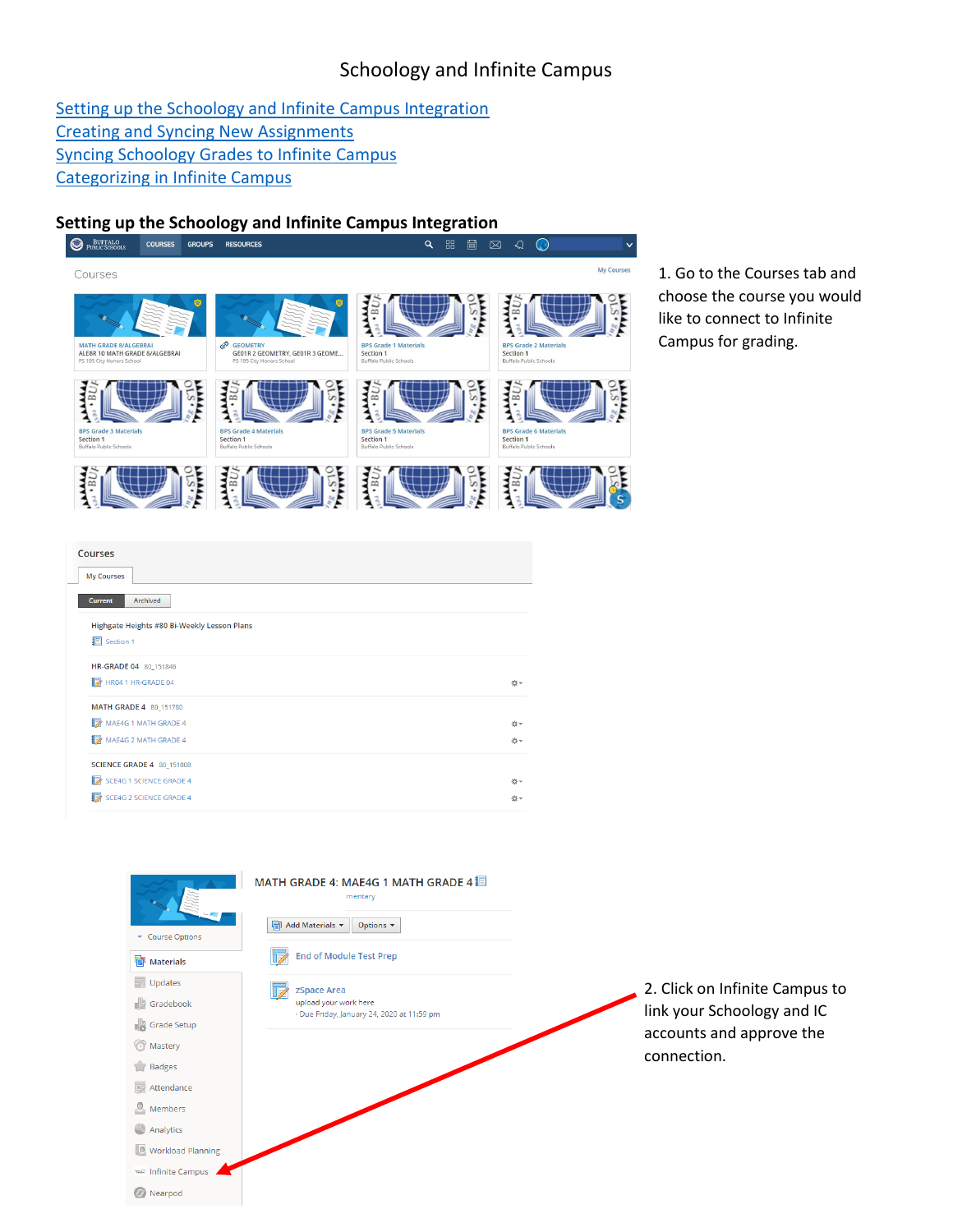#### <span id="page-1-0"></span>**Creating New Assignments**

|                          |                           | GEOMETRY: GE01R 2 GEOMETRY, GE01R 3 GEOMETRY, GE01R 5 GEOMETRY,<br><b>GEO1R 7 GEOMETRY</b><br>PS 195 City Honors School |                                 | $\boxed{\blacksquare}$ $\blacktriangleright$ Notifications |                                                   |
|--------------------------|---------------------------|-------------------------------------------------------------------------------------------------------------------------|---------------------------------|------------------------------------------------------------|---------------------------------------------------|
|                          | Course Options            | <b>Tal Add Materials *</b><br>Options $\star$                                                                           | Upcoming $\cdot$ $\overline{7}$ | <b>Add Event</b>                                           |                                                   |
|                          | <b>Materials</b>          | All Materials<br>Add Folder<br>Nearpod                                                                                  |                                 | Tuesday, April 7, 2020                                     |                                                   |
|                          | Updates                   | ☆▼<br>Add Assignment                                                                                                    |                                 | Module 5 Lessons 11-15 Graded Assignment                   |                                                   |
|                          | Gradebook                 | <b>22</b> Add Test/Quiz                                                                                                 |                                 | 11:59 pm                                                   |                                                   |
|                          | Grade Setup               | ☆→<br>Add File/Link/External Tool                                                                                       |                                 | Wednesday, April 8, 2020                                   |                                                   |
|                          | Mastery                   | Add Discussion<br>Add Page                                                                                              |                                 | S & Unit 9 Circles Quiz Retake 11:59 pm                    |                                                   |
|                          | Badges                    | ☆→<br>图 Add Media Album                                                                                                 |                                 |                                                            |                                                   |
|                          | Attendance                | Add Package                                                                                                             |                                 |                                                            |                                                   |
|                          | <b>E</b> Members          | ☆→<br>Import from Resources                                                                                             |                                 |                                                            |                                                   |
|                          | Analytics                 | $\bigcap$<br><b>Find Resources</b>                                                                                      |                                 |                                                            |                                                   |
|                          | Workload Planning         | Unit 8 Worksheets - Quadrilaterals<br><b>☆-</b>                                                                         |                                 |                                                            |                                                   |
|                          | mail: Infinite Campus     | # 4 sections                                                                                                            |                                 |                                                            |                                                   |
|                          | <b>B</b> Nearpod          | <b>Unit 9 Worksheets - Circles</b><br>☆→                                                                                |                                 |                                                            |                                                   |
|                          | Conferences               | # 4 sections                                                                                                            |                                 |                                                            |                                                   |
|                          |                           |                                                                                                                         |                                 |                                                            |                                                   |
|                          | <b>Access Code</b>        | 17710E 4EOOE for each electronic coach food of concernment?                                                             |                                 |                                                            |                                                   |
|                          |                           |                                                                                                                         |                                 |                                                            |                                                   |
| <b>Create Assignment</b> |                           |                                                                                                                         |                                 |                                                            |                                                   |
| Name: *                  | <b>TEST Assignment</b>    |                                                                                                                         |                                 |                                                            |                                                   |
|                          |                           |                                                                                                                         |                                 |                                                            |                                                   |
| Description:             |                           |                                                                                                                         | $\frac{1}{2}$ <                 |                                                            |                                                   |
|                          |                           |                                                                                                                         |                                 |                                                            | 1. Create an assignment. Your assignment must     |
|                          |                           |                                                                                                                         |                                 |                                                            |                                                   |
|                          |                           |                                                                                                                         |                                 |                                                            | have a category. It can't be "ungraded".          |
|                          |                           |                                                                                                                         |                                 |                                                            |                                                   |
|                          |                           |                                                                                                                         |                                 |                                                            | Grading Categories are not passed from            |
|                          |                           |                                                                                                                         |                                 |                                                            |                                                   |
|                          |                           |                                                                                                                         |                                 |                                                            | Schoology to Infinite Campus. Instead,            |
|                          | 조금                        | $\equiv$<br>$\mathcal{P}$<br>团                                                                                          |                                 |                                                            | categories are configured and set in the Infinite |
| Due date:                |                           | $\overline{\phantom{a}}$<br>100                                                                                         |                                 |                                                            |                                                   |
| Category:                |                           |                                                                                                                         |                                 |                                                            | Campus gradebook based on the BPS Grading         |
|                          | Classwork                 |                                                                                                                         |                                 |                                                            | Handbook. Learn more in this video by Infinite    |
| Period:                  | Q3: 1/27/2020 to 4/9/2020 | Set as midterm/final                                                                                                    |                                 | Campus.                                                    |                                                   |
| Factor:                  | 1.00                      |                                                                                                                         |                                 |                                                            |                                                   |
| Scale/Rubric:            | Numeric                   |                                                                                                                         |                                 |                                                            |                                                   |
|                          |                           | Create<br>Cancel                                                                                                        |                                 |                                                            |                                                   |

## <span id="page-1-1"></span>**Syncing to Infinite Campus**

| Course Options                 | Infinite <i>C</i>         |                      |                                              |              | 2. Go back to the Infinite                            |
|--------------------------------|---------------------------|----------------------|----------------------------------------------|--------------|-------------------------------------------------------|
| Materials                      | <b>Sync Grades</b>        |                      |                                              |              | Campus tab in Schoology.                              |
| Updates<br>Gradebook           |                           | have been modified   | Sync Changes will only sync assignments that | Sync Changes | Click on the sync symbol<br>under "ACTION".           |
| Grade Setup                    | ASSIGNMENT                | LAST SUCCESSFUL SYNC | <b>STATUS</b>                                | ACTION       |                                                       |
| <b>&amp;</b> Mastery           | End of Module 1 Test Prep | $\sim$               | Not yet synced                               | View error   |                                                       |
| <b>Badges</b>                  | zSpace Area               | $\sim$               | Not yet synced                               | View error   |                                                       |
| Attendance<br><b>A</b> Members |                           |                      |                                              |              |                                                       |
| Analytics                      |                           |                      |                                              |              |                                                       |
| Workload Planning              |                           |                      |                                              |              |                                                       |
| <b>TOMP Infinite Campus</b>    |                           |                      |                                              |              |                                                       |
| <b>B</b> Nearpod               |                           |                      |                                              |              |                                                       |
|                                |                           |                      |                                              |              | 3. When the sync returns                              |
| <b>TEST</b>                    |                           | 10:22 AM             | Successful                                   |              | $^{\prime\prime}$ Cuccoccful <sup>"</sup> it has hoon |

|                 |          |            | 3. When the sync returns        |
|-----------------|----------|------------|---------------------------------|
| <b>TEST</b>     | 10:22 AM | Successful | "Successful" it has been        |
| Test assignment | 10:14 AM | Successful | transferred to your IC account. |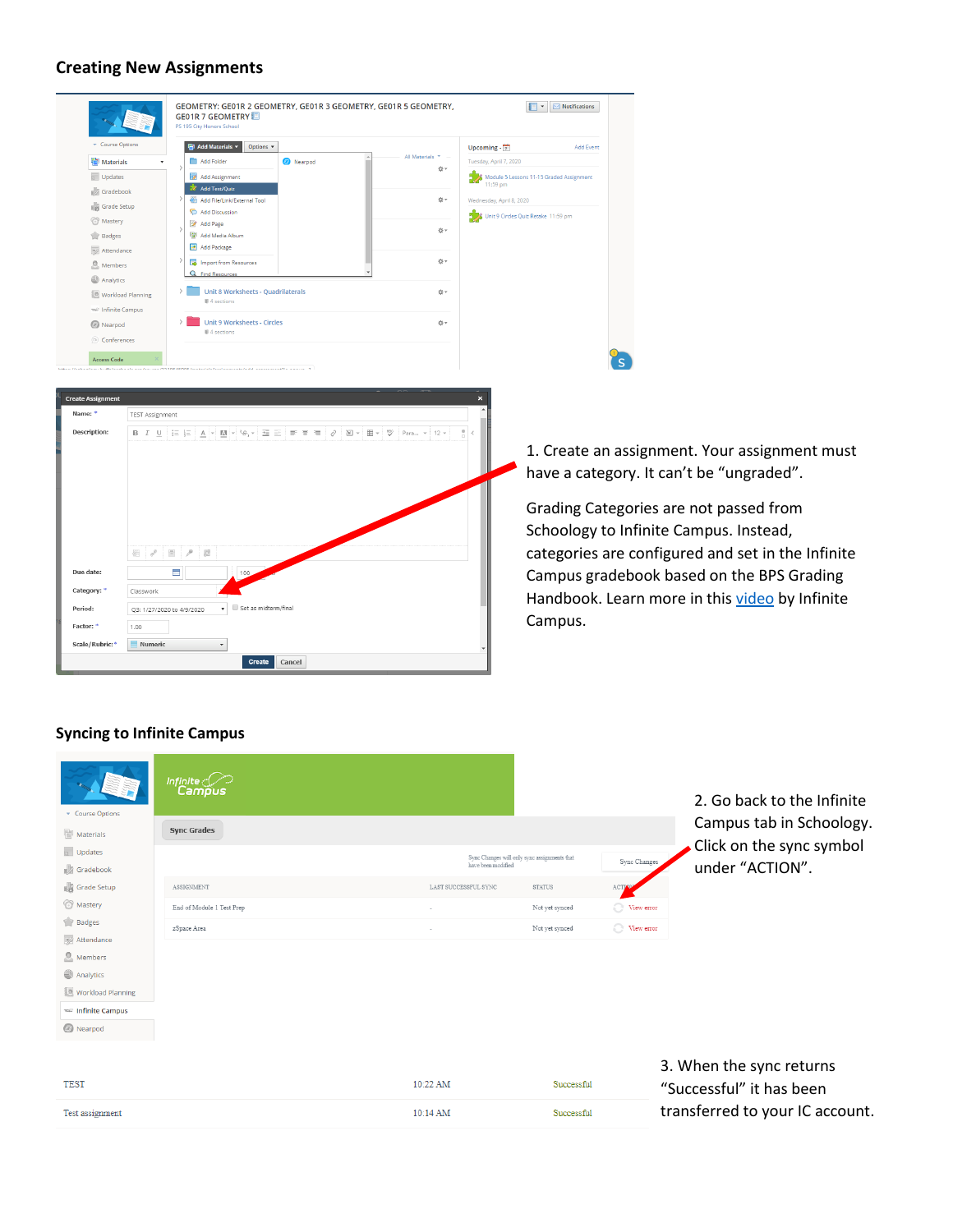| Last Name, A-Z v |                         |                      | OVERALL | Q3:1/. | Nearpods  |        |                |   | Unit 9 Circles Module 5 Les Module 5 Les Unit 9 Circles |                           |  |  |  |
|------------------|-------------------------|----------------------|---------|--------|-----------|--------|----------------|---|---------------------------------------------------------|---------------------------|--|--|--|
|                  |                         |                      | Calc.   | Calc.  | 100 PTS : | 27 PTS | 4 PTS          |   | 24 PTS                                                  | 27 PTS                    |  |  |  |
|                  |                         | ı,                   | 62.37   | 62.37  |           | 18     | 1.33           |   |                                                         |                           |  |  |  |
|                  | al.                     | $\frac{1}{\sqrt{2}}$ | 70.97   | 70.97  |           | 18     | $\overline{4}$ | 喇 |                                                         |                           |  |  |  |
|                  | $\frac{1}{2}$           |                      | 51.72   | 51.72  |           | 12     | $\mathbb O$    |   |                                                         | 18                        |  |  |  |
|                  | af $\frac{\pi}{2}$      |                      | 90.32   | 90.32  |           | 24     | $\overline{4}$ | 嚼 |                                                         |                           |  |  |  |
|                  | $\frac{d}{2}$           |                      | 80.65   | 80.65  |           | 21     | $\overline{4}$ |   |                                                         |                           |  |  |  |
|                  | $\frac{1}{\tau}$        |                      | N/A     | N/A    |           |        |                |   |                                                         |                           |  |  |  |
|                  | $\frac{1}{2}$           |                      | 28.16   | 28.16  |           | 12     | 1.33           |   |                                                         | $\ensuremath{\mathsf{3}}$ |  |  |  |
|                  | al $\frac{1}{\sqrt{2}}$ |                      | 63.79   | 63.79  |           | 15     | $\overline{4}$ |   |                                                         | 18                        |  |  |  |
|                  | $\frac{1}{2}$           |                      | N/A     | N/A    |           |        |                |   |                                                         |                           |  |  |  |
|                  | $\frac{1}{\sqrt{2}}$    |                      | 77.78   | 77.78  |           | 21     |                |   |                                                         |                           |  |  |  |

4. You can also sync changes in your Schoology grade book. This will sync ALL changes made since the previous sync.

#### <span id="page-2-0"></span>**Categorizing in Infinite Campus**

| Q3 (01/27/20 - 04/09/20) ▼<br>$\blacksquare$ Term<br>Filter<br>Sort<br>$+ Add$ | 03) MAE4G-2 MATH GRADE 4<br>Section                                                      | Task                                                                                                                                                                     | <b>Term Grade</b>                                                                                                                                                                     | <b>Uncategorized Assignments</b>                                                                                                                                                                  |                                                                                      |
|--------------------------------------------------------------------------------|------------------------------------------------------------------------------------------|--------------------------------------------------------------------------------------------------------------------------------------------------------------------------|---------------------------------------------------------------------------------------------------------------------------------------------------------------------------------------|---------------------------------------------------------------------------------------------------------------------------------------------------------------------------------------------------|--------------------------------------------------------------------------------------|
| Save<br>e<br>Settin<br>Students A                                              | M4L2<br>$\Rightarrow$<br>Seq: 1.00<br>Due: 01/28<br><b>Classwork</b><br>Points: 100<br>c | M4p23<br>M4p27<br>$\Rightarrow$ $\theta$<br>$\Rightarrow$<br>Seq: 1.00<br>Seq: 1.00<br>Due: 01/28<br>Due: 01/29<br>Homework<br><b>Homework</b><br>Points: 1<br>Points: 1 | M3p39<br>M4p33<br>$\triangle$<br>$\mathcal{D}$<br>$\Rightarrow$<br>Seq: 1.00<br>Seq: 1.00<br>Due: 01/30<br>Due: 01/31<br><b>Homework</b><br><b>Homework</b><br>Points: 1<br>Points: 1 | $M4p60 \Leftrightarrow \frac{1}{2}$<br>M4p55<br>$\Rightarrow$ $\rightarrow$<br>Seq: 1.00<br>Seq: 1.00<br>Due: 02/06<br>Due: 02/06<br><b>Homework</b><br><b>Homework</b><br>Points: 1<br>Points: 1 | $M4p64 \Leftrightarrow \Diamond$<br>Seq: 1.00<br>Due: 02/07<br>Homework<br>Points: 1 |

#### Assignments to Align to Grade Book - 03) MAE4G-2 MATH GRADE 4

| Notes:<br><b>Assignment Defaults.</b> | - Any scores or flags changed in Campus may be overwritten if you sync again.<br>- Set default Grading Task/Standards and Categories for imported assignments at Campus Instruction > Grade Book > Settings > Non-Campus |                                                  |                      |                 |
|---------------------------------------|--------------------------------------------------------------------------------------------------------------------------------------------------------------------------------------------------------------------------|--------------------------------------------------|----------------------|-----------------|
|                                       | <b>Standard/Grading Task</b>                                                                                                                                                                                             | Category                                         |                      |                 |
|                                       | Select Standard/Grading Task<br>$\overline{\phantom{a}}$                                                                                                                                                                 | ▼                                                | <b>Fill Selected</b> |                 |
| <b>Assignment Name</b>                | <b>Standard/Grading Task</b>                                                                                                                                                                                             | Category                                         | <b>Assigned</b>      | Due $\triangle$ |
| <b>Test assignment</b>                | Select Standard/Grading Task<br>▲                                                                                                                                                                                        | Uncategorized Assign<br>$\overline{\phantom{a}}$ | 04/08/2020           | 04/08/2020      |
|                                       |                                                                                                                                                                                                                          |                                                  |                      |                 |
|                                       | <b>Grading Tasks</b>                                                                                                                                                                                                     |                                                  |                      |                 |
|                                       | <b>Progress Report</b>                                                                                                                                                                                                   |                                                  |                      |                 |
|                                       | <b>Term Grade</b>                                                                                                                                                                                                        |                                                  |                      |                 |
|                                       | <b>Final Grade</b>                                                                                                                                                                                                       |                                                  |                      |                 |

5. Log in to Infinite Campus and select your course. When the sync is successful, you will have "Uncategorized Assignments" for any new assignments or assignments that have been synced previously.

6. Assign a Grading Task and Category for your assignment. You can categorize more than one assignment at the same time by clicking the check boxes on the left or each assignment.

#### **What do all the sync options mean?**